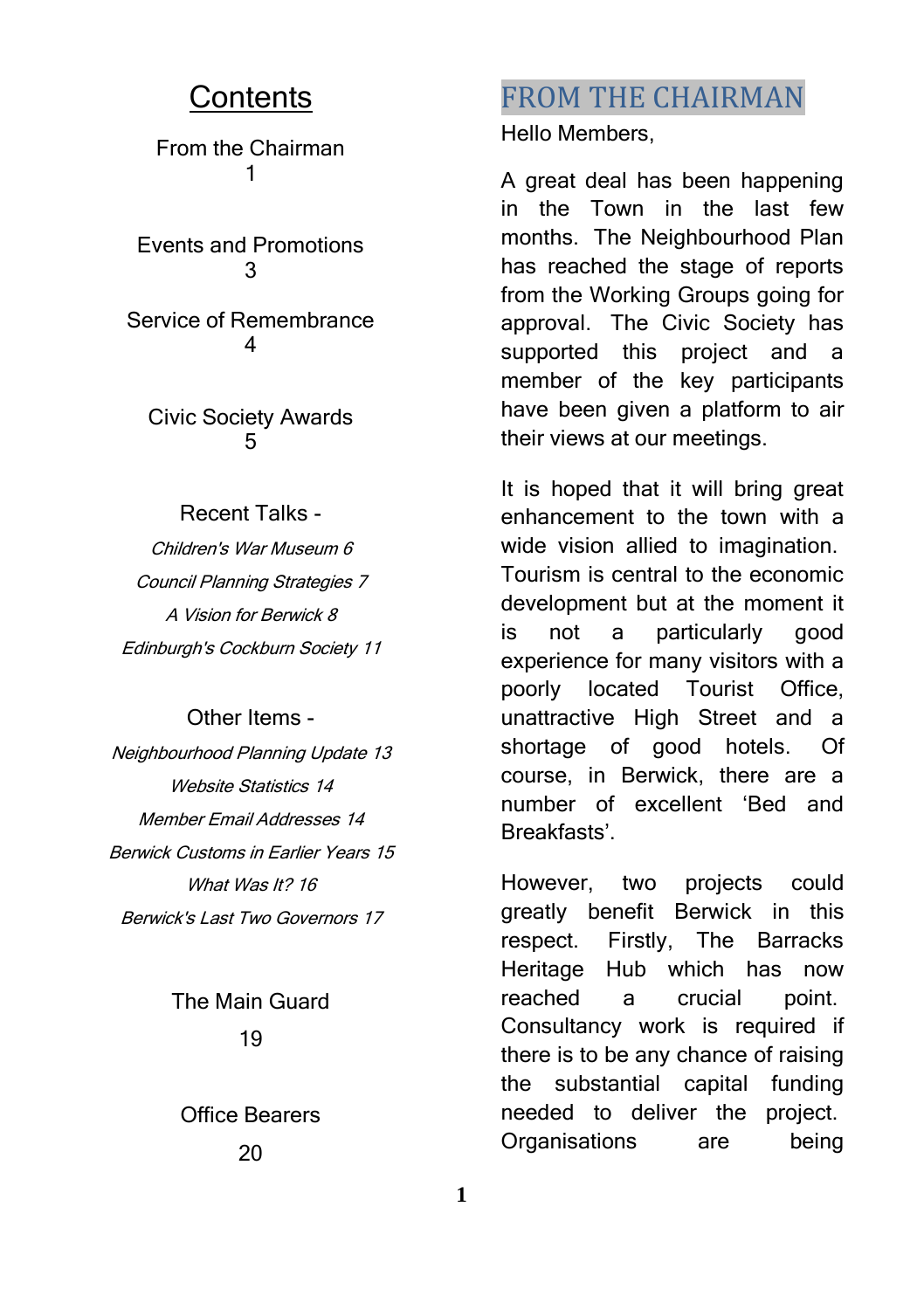approached with a view to contributing funds for this consultancy work and The Civic Society Executive have agreed that the Society should help with this. Secondly, there has been good news concerning the Government grant of £2 million to replace the dilapidated jetty at Tweed Dock with a Port to pave way for cruise ships.

The controversial Coach Park in Chapel Street is now open. It has to be said that it is beautifully constructed with flowers, shrub beds and trees and lovely stone work but with no toilet facility and it remains to be seen whether it will bring any benefit to the town. It could always revert to being a car park or being used for a really interesting feature.

Recently, the Civic Society was invited to have a tour round two very impressive new developments. Firstly, 76 Ravensdowne where a group of us were shown round by Simon Maden. Then another group visited the iconic Cowe's building in Bridge Street where the Conservation Officer, Annette Reeves, gave us a guided tour.

On April  $8<sup>th</sup>$  we were invited to participate in a Service of Thanksgiving for Berwick-uponTweed in Berwick Parish Church. A number of our members attended and our pop-up boards were on display.

The Main Guard will soon be open for the four summer months where there will be an exciting new exhibition created by Dr Catherine Kent on Elizabethan Berwick – this will be put up by Jim Herbert. We are very grateful to Marion Mead for the work she does in The Main Guard with administration and organising the publications which are on sale. We do need coordinators and stewards so anyone interesting in helping please contact any of the office-bearers.

We have just had our AGM which was very successful. There is a strong team now of Office-Bearers and much thanks is due to Vice-Chairman, Catherine Seymour, Deputy Vice Chairman John Webster and Hon, Treasurer, Michael Gallico for their continuing support and hard work. They have all been confirmed in their positions for 2017/2018 and I have agreed to stay on as Chairman for one more year to oversee all the aspects of the Society's work and get the Sub-Committees functioning well. We are still without an Hon. Secretary but a new appointment will be one of our priorities.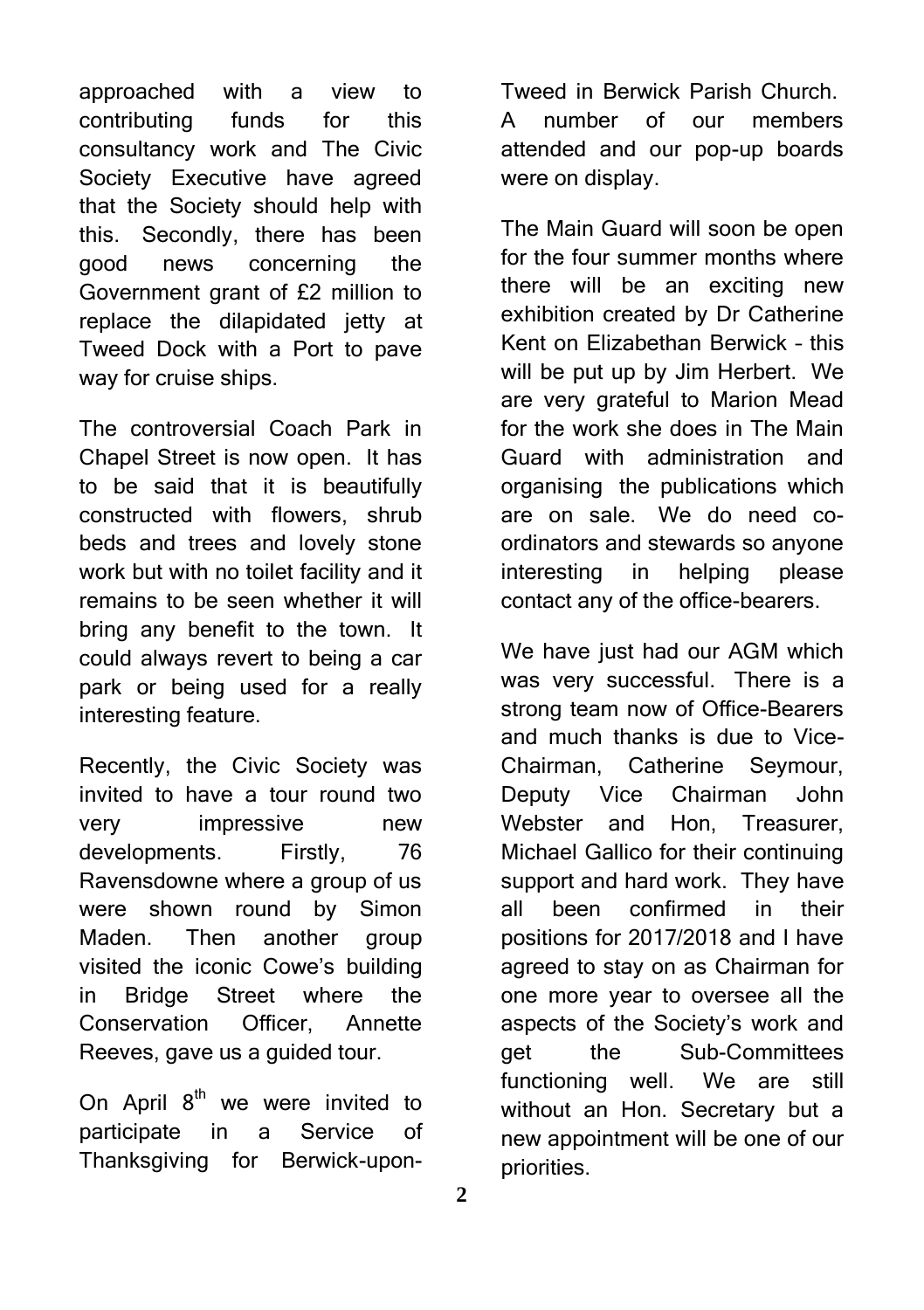The Main Guard Preview Party is on Thursday, 25<sup>th</sup> May (Invitation Enclosed) and I hope to see many of you there. I wish all members a happy Summer.

#### Zoreen Lady Hill

# EVENTS AND PROMOTIONS

Last year events ended with the Christmas Party on 16<sup>th</sup> December. This was much enjoyed – there was a delicious dinner catered by Ruth Forrest and, as with the previous year, we were delighted to have the Parish Church Choir giving a rousing selection of seasonal songs before the meal.

In January, we had the annual talk given by Mr Geoff Paul, Director of Planning and Economy at NCC and in February another of our popular Vision for Berwick Question Time Sessions. Michael Cullen's reports of these meetings are included in this Newsletter. We are very grateful to Michael for assiduously writing The Berwick Advertiser reports. Also the catering team. Special mention and thanks much be expressed to

Peter Maule who retired as wine sommelier after The Christmas Party – he has done a great job.

On March  $8<sup>th</sup>$ . Dr Sandra Pendlington of the Richard lll Society returned to give an illustrated lecture entitled; "Richard lll, Enlightened King or Shakespeare's Villain". Like last year, she held the audience rapt with her lucid and extensively researched description of how Shakespeare's hunch-backed serial killer was at variance with the facts; that he ruled with good governance and piety and was a good lawmaker for the ease and solace of the common people. Also, he was extremely brave in battle. She alluded to the very controversial theory that the Princes in the Tower, Edward and Richard Plantagenet, were illegitimate.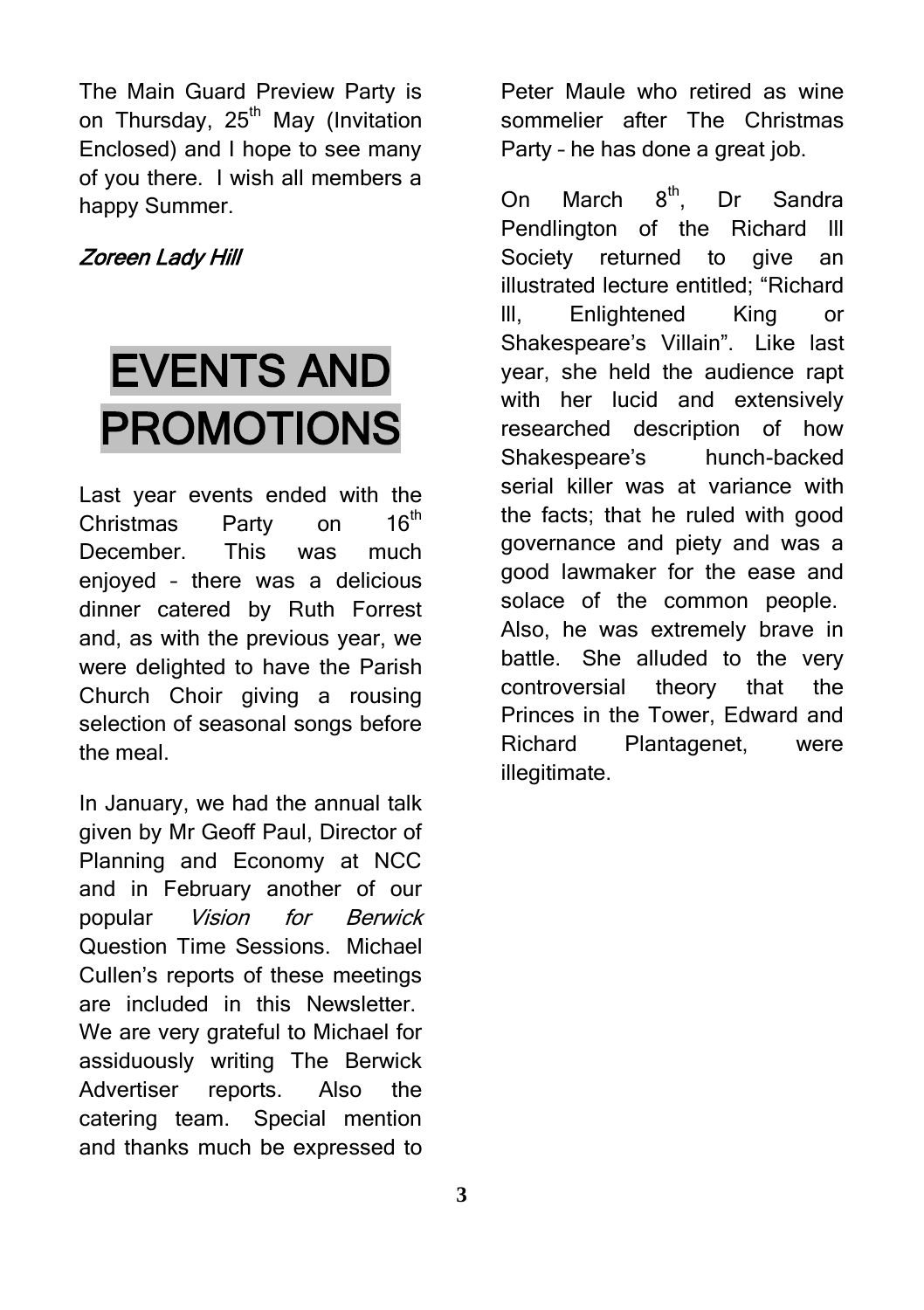### SERVICE OF **REMEMBRANCE**

The Civic Society held a Service of Remembrance at the Main Guard on the 11th day of November, on the 11th hour.

The Service was conducted by Canon Christopher Smith and<br>Peter Walton (RAF retired), Peter Walton (RAF retired), Secretary of KOSB, Paul Marshall representing the Scouts, Army Cadets representative and Andrew Smith, Piper (former KOSB).

who observed the Service of Remembrance in such a dignified manner.

After the Service there were refreshments at the Main Guard.



Pupils from Longridge Towers Junior School



Cadets, Scouts and Cubs planted poppies the night before

There was a display of 651 crosses with poppies in the Main Guard garden (laid out by the Cadets, Scouts and Cubs) to honour the named Servicemen on the War Memorials of Berwickupon-Tweed, Tweedmouth and Spittal.

It was also very touching to see so many children and teachers of Longridge Towers Junior School,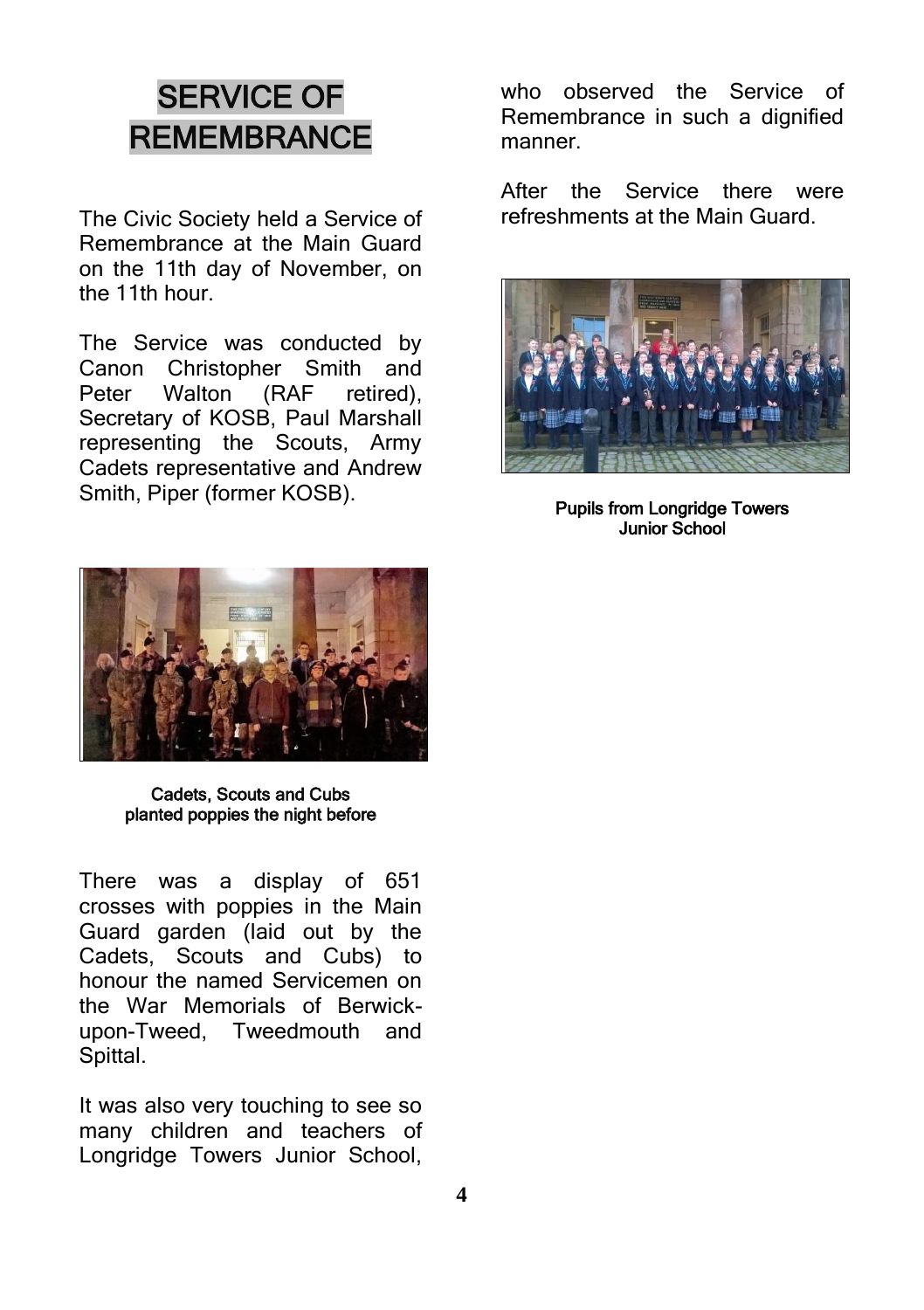# CIVIC SOCIETY AWARDS

### THE PLAQUE AWARD

The nominations for the 2016 Civic Society Plaque highlighted five recent excellent building and restoration work. On  $16<sup>th</sup>$  of March the winner, 55 Hide Hill (formerly Youngman's Corner) was presented with the Award, Architect Alan Swan, received it on behalf of Park Portfolio. This development has really transformed Hide Hill and is a worthy winner.



55 Hide Hill



Zoreen Lady Hill presents the Plaque Award to Alan Swan

The Bankhill Development, 34 Ravensdowne. The Anchorage in Woolmarket and the Caesar's Palace Re-development, 19-21, Hide Hill all received much commendation.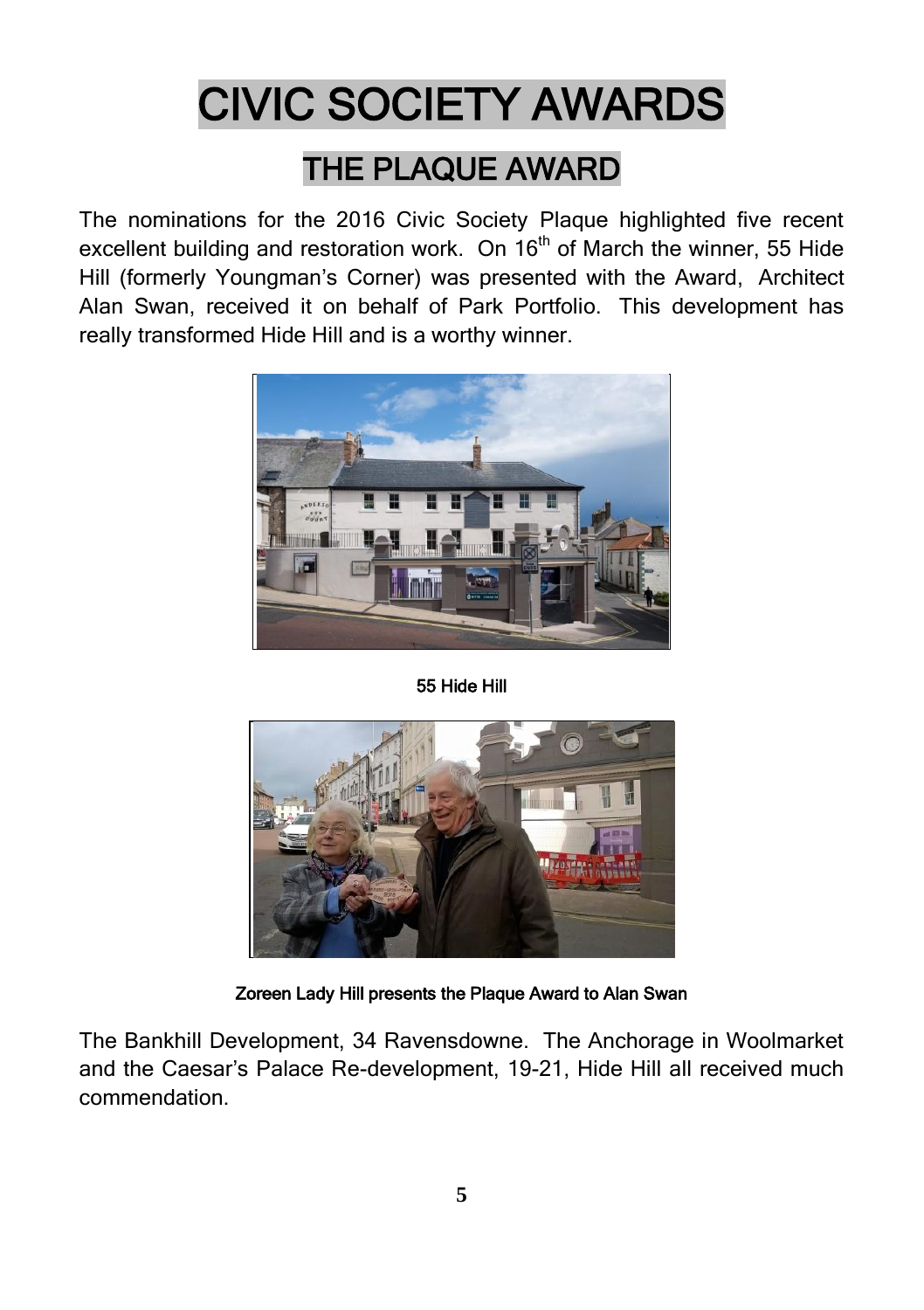# RECENT TALKS

Michael Cullen reports on talks given to the Civic Society over recent months.

## CHILDREN'S WAR MUSEUM

On the evening of Wednesday, November 9th, Brian Devlin of The Children's War Museum, gave a presentation on the theme of 'Children in Wars'. This involved explanation, archive film, and a number of readings, many by the members of the audience, who dealt surprisingly effectively with previously unseen text.

Not a great deal is known about children's experiences in The First World War, we were told, though Richard Van Emden has thrown some light on boy soldiers. Then there were children who lost their father when very young and later wondered about him, and a loss seldom talked about.

Savage fighting in Guernica brought about the evacuation of 4,500 children to Britain with Unions, Quakers, the Salvation Army, and wealthy individuals providing succour while the Government, anxious to preserve its neutrality, stayed out of it. While

most only stayed for a year or two, some families were never reunited. About 10,000 were sent to Russia and others to Mexico.

We were reminded that the talk was being given on the anniversary of Kristallnacht, which brought home to all Jews the immediacy of the Nazi threat and the urgent need to evacuate their children. Ten thousand reached Britain. Some were housed at a camp at Dover Court and, in a BBC recording, recalled in details the mundane routine of life there surely because a reassuring normality had replaced earlier terrors. Few of their parents survived the war.

Perhaps best known, and most written about, is the evacuation of 1939 on the outbreak of the war. The movement of so many children in so short a space of time was a logistical success though some areas, such as Berkshire, had to accommodate twice as many as notified. Children had often to endure a choosy selection process with people being asked to 'pick your refugee', leaving some with the idea they were not wanted. Fears of death, of their own and others, alienation in a strange land,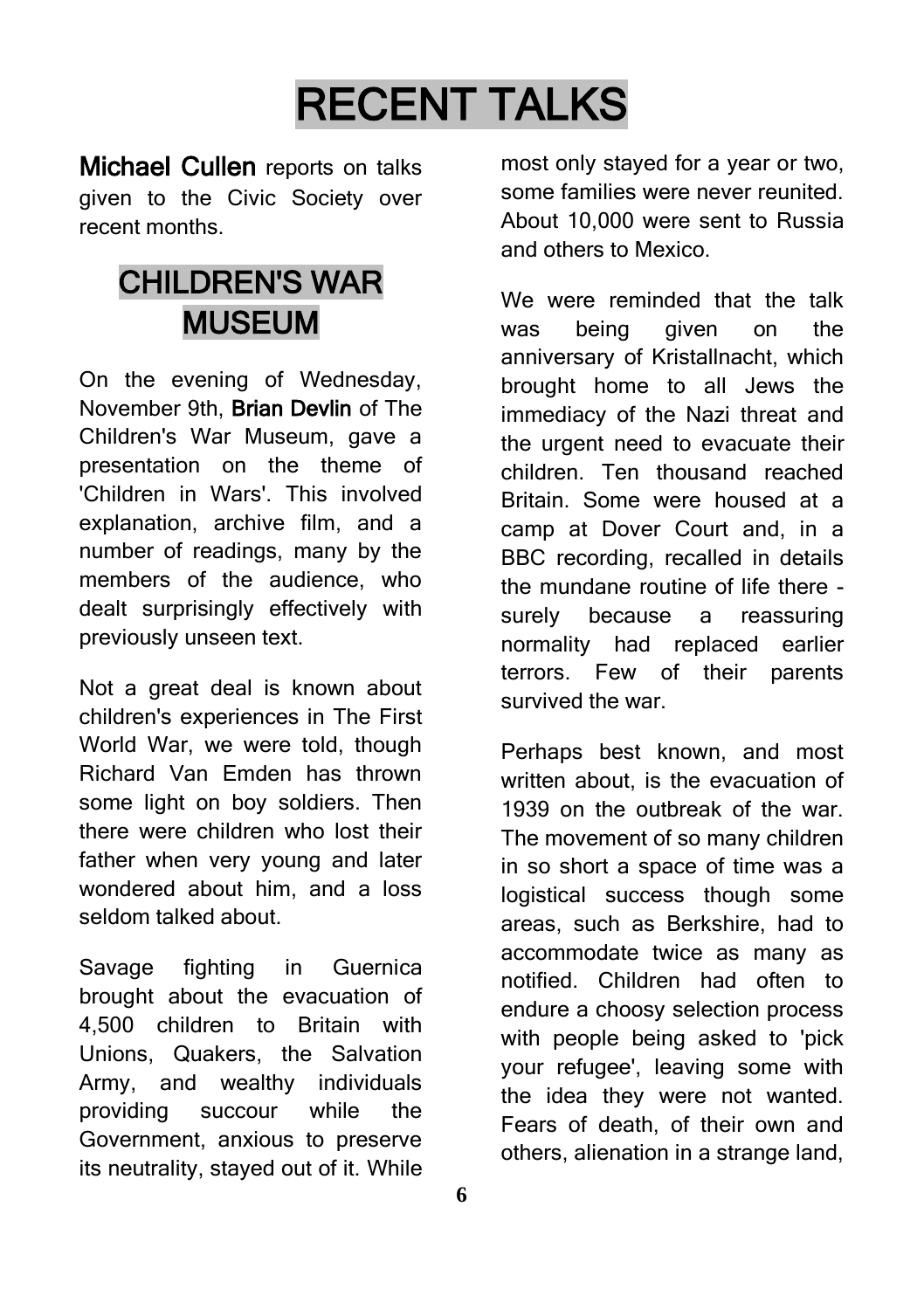uncertainty and unhappiness, and the yearning to see their parents again, were common experiences. Children in the Warsaw Ghetto faced a grimmer prospect being perpetually on the run and sensing 'death coming close' if their hiding place was found.

### COUNCIL PLANNING STRATEGIES FOR BERWICK

On the evening of Wednesday, January 11th, Geoff Paul, Director of Planning and Economy at Northumberland County council, made his third visit at this chilly time of the year to update us on Council strategies with particular reference to Berwick upon Tweed.

Securing adequate investment he saw as fundamental to future growth. This could only be secured on the basis of an adequate Neighbourhood Town Plan. This involves having one to which all stakeholders can subscribe and sign up to. Division and factionalism would be completely counter-productive. It is hoped that, following further discussion with stakeholders at the end of January, the framework of the plan could be put in place by March. It does though have to accord with other wider strategic plans.

Priority areas for concern, which he put under the heading of 'Target Intervention' were: securing inward investment; getting housing growth; improving the skill levels of the young, particularly so as to bridge the skills gap that employers find; improving transport with a particular look at rural transport so as to try to ensure there is not an unbridgeable gap between work and home; and exploiting the opportunities that arise from digitalisation. Berwick, Mr Paul sees as a 'fantastic place' which, although one of Northumberland's top destinations, is currently rather underselling itself, though a good deal is going on.

Turning to devolution, Mr. Paul related how the original plan for a devolved authority consisting of seven North-East authorities had come unstuck but been replaced by one involving the three north of the Tyne. This would be granted specific powers but the election of a Mayor is a condition.

The business of Asset disposal particularly exercised some. Leaving the Palace Street Community Centre to lie neglected and deteriorating was thought unnecessary. A difficulty though is that both it and the old Palace Green School are bound by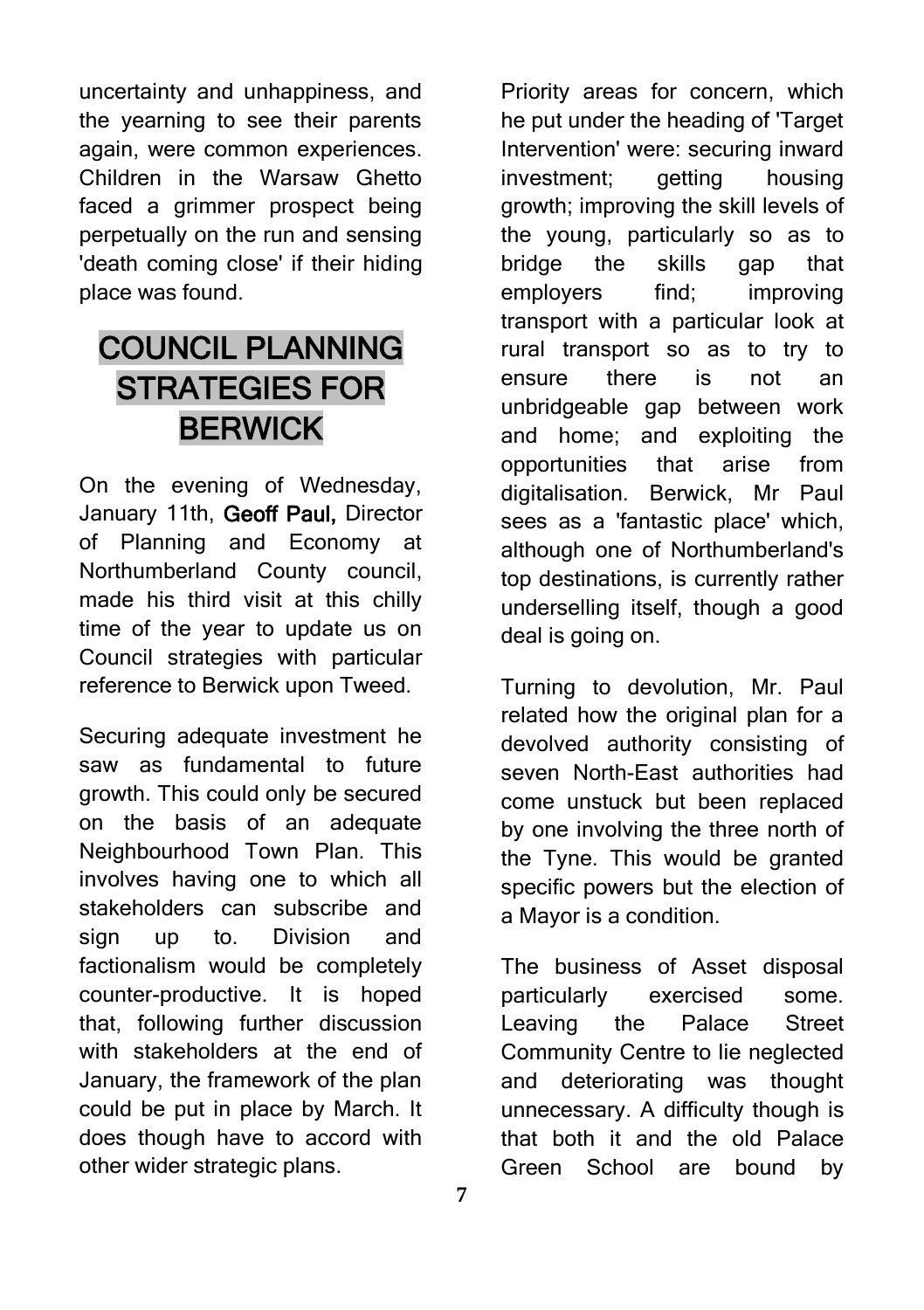restrictive covenants. Discussions are in progress about the sale of Wallace Green while that of the Spittal Car Park is on hold pending queries about land ownership. There was continued unhappiness at the continued closure of West Street, with its effect on trade there. Watch this space seemed the only conclusion. Many will!

### A VISION FOR BERWICK

Under the title 'A Vision for Berwick' the Civic Society held another Question Time. The format was as before, namely that the three speakers would address the audience for about ten minutes and then subject themselves to questions.

The speakers on this occasion were Julian Lake, Chief Executive of the Community Trust and much involved with the Coastal Community Team; Mike Fraser, local historian and Chairman of the Literary Festival's Programme Committee: and Maurice Ward, a former Chairman of the Maltings Trust and Amnesty supporter. Zoreen, Lady Hill, the Society's Chair, presided.

First off was Julian Lake. He pointed out the challenges faced

by coastal communities are often different from those in the hinterland. While some are wealthy, more tended to be poorer with a lack both of people and economic activity. It is hoped that the participation of a Coastal Community Team could unlock funding for urgent needs - as, for example, the £2 million required by the harbour trust for work on pier and groyne.

So far, a start has been made with the award of £10,000 which will make possible the drawing up of a plan which has to be done by 31st March. He reminded us that there have already been quite a number of plans for Berwick which have not really had any significant impact. Rather than being disheartened by this though he urged the more positive aspect of regarding these other plans as a useful information bank from which to progress. Whatever the plan finally consists of though it should have the widest possible base of agreement following a process of consultation with all the interested bodies. At least give it a try was his message. There's nothing to lose.

Mike Fraser, who's given well received talks to the Civic Society and the Berwick Literary Festival, started by saying that he was somebody who had written about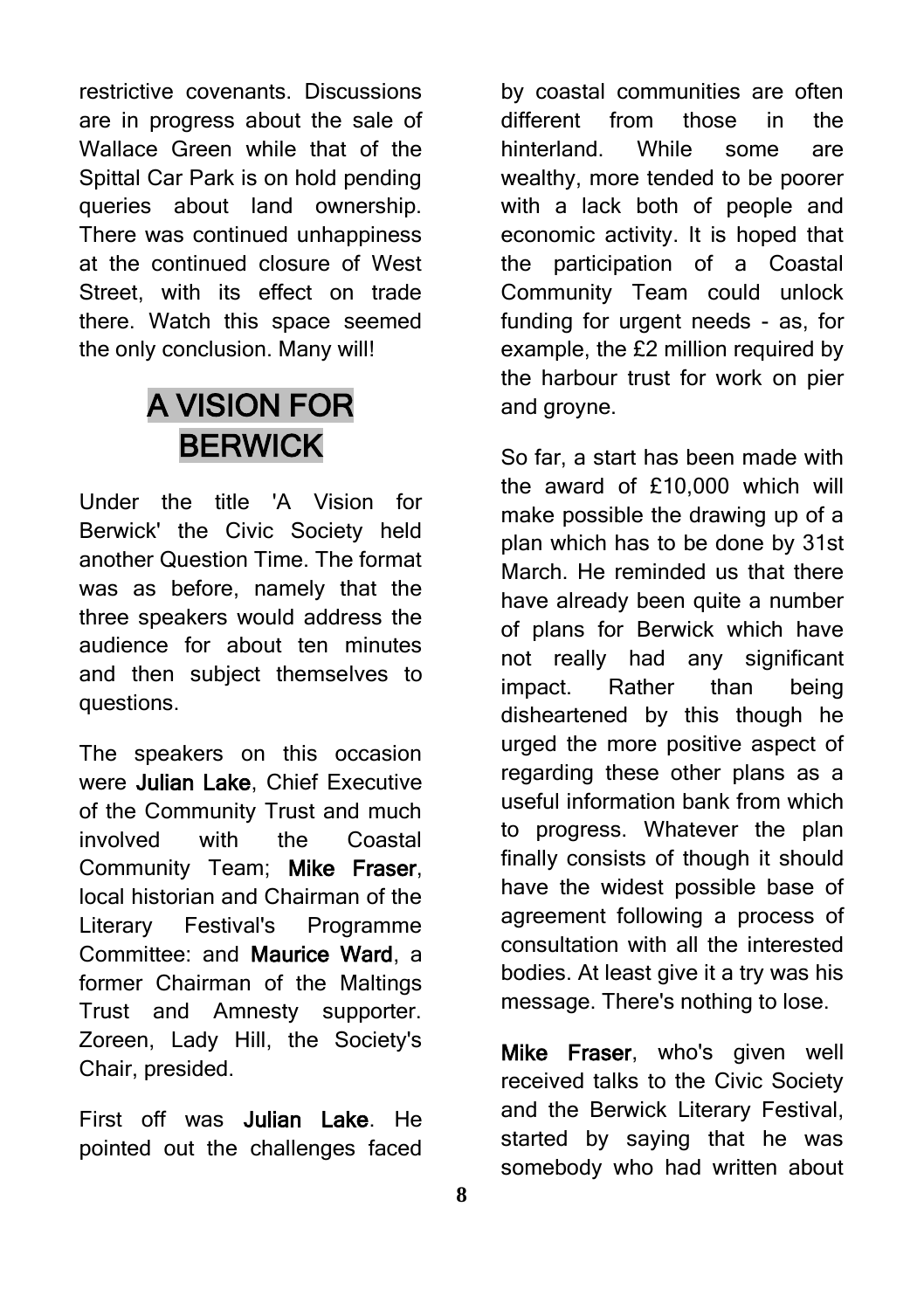the past rather than being a trained historian. His first subject was William Beveridge. He was elected an M.P. for Berwick but it seemed strange that he only survived as such for ten months in view of his national reputation following publication of The Beveridge Report. This Mike Fraser put down to a certain arrogance and naivety; he wasn't much of a politician and thought his fame sufficient to keep him in the seat for the rest of his life. The thought he might lose his seat had not occurred to him. Mike Fraser has been asked by Beveridge's grandson to write his biography and played a prominent part in the mounting of the recent Main Guard exhibition.

Unlike Beveridge, it is not possible to speak to anyone who knew Sir Edward Grey, nor are there any private papers as they have been destroyed. That makes it harder to get any real sense of his elusive personality.

Mabel Philipson, he suggested, is worthy of future study. After winning the Berwick seat for the Conservatives after the unseating of her Liberal husband for overexpense by a careless agent, she was only the third woman to be elected to the House of Commons.

He then turned to a broader theme - that of the Military Tribunals in the First World War, which decided whether a man's occupation should keep him at home or whether he should be despatched to the front. As the Government destroyed all records of these Tribunals after the war, the best source has to be the local newspapers. Most of those who went before the Tribunal were not conscientious objectors - in fact there were only two in Berwick but people with good jobs or businesses.

To those of us well aware that the Maltings had had serious financial problems without knowing much more, Maurice Ward's talk proved most enlightening. Problems in the past have included the lack of a lease, bad relations with the Town Council, and the prolonged absence of a Chief Executive.

If the response to financial difficulties was simply to cut costs and run an increasingly tight little ship the theatre would eventually fizzle out. The answer is to do the opposite. Put on more shows, keep open seven days a week, and get the place fizzing. Miles Gregory, a great theatre man, was induced to come to Berwick by the promise of complete artistic freedom. Maurice Ward meanwhile attending to the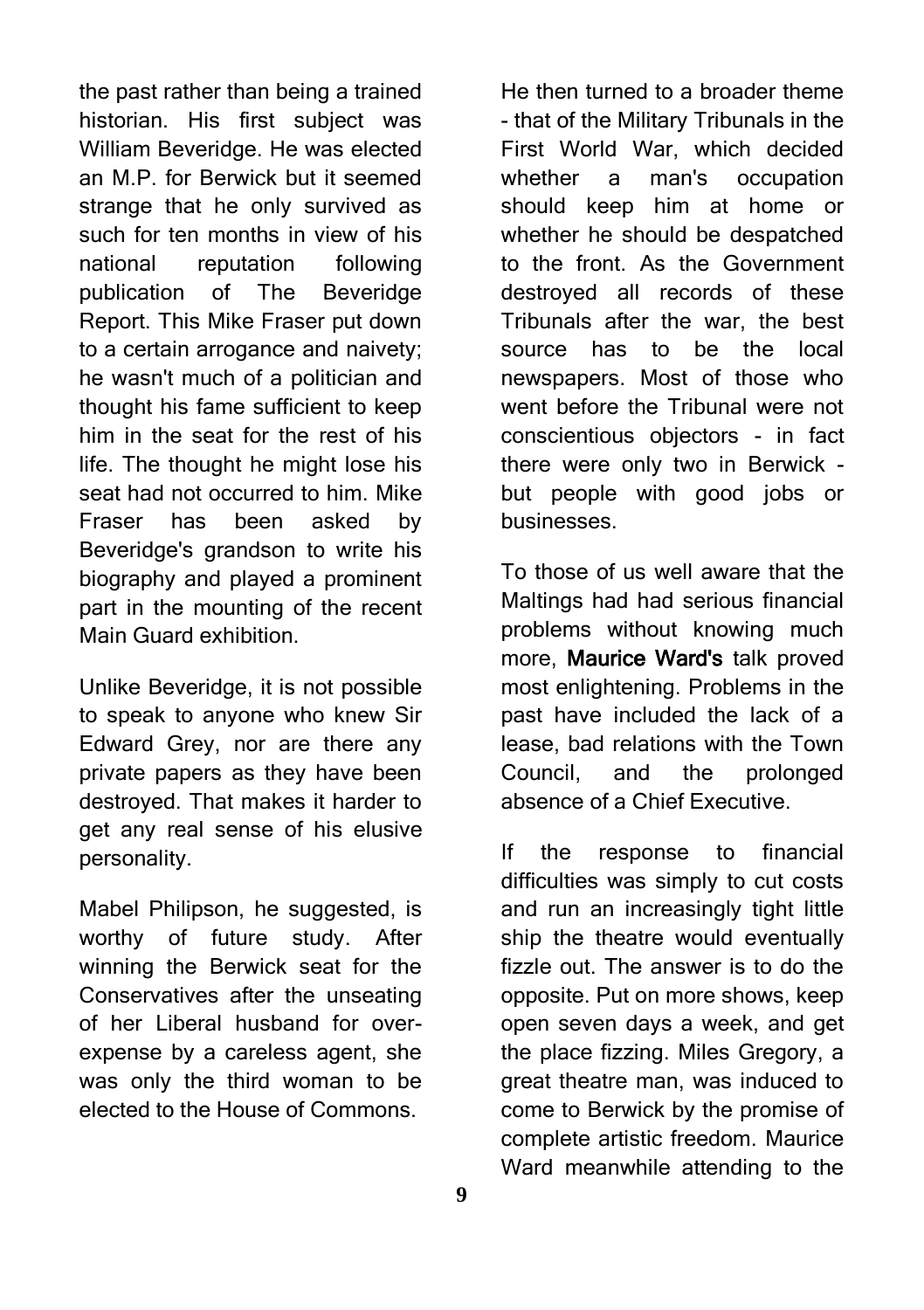business side of the operation, finding some helpful money in an obscure account. During his tenure, the rather functional interior was converted into a warmer area with the sort of red plushness to be found in West End theatres. Some had believed it to be of Victorian origin.

The closing of the cinema was regrettable, but did open up another opportunity. Additional funding was obtained by taking on the Gymnasium and Granary.

Matthew Rooke is very much an opera person. His discovery that you can make a group of about ten players sound like a full orchestra makes the putting on of productions a realistic possibility. As a result of the excellent work the Maltings is now known in London. The continuing problem though, in Maurice Ward's eyes, is to persuade good people to stay.

#### QUESTIONS:

A Swiss tourist paying his third visit to Berwick in eight months, thought Berwick a lovely town with friendly people and excellent scenery but that it could attract many more tourists. He thought a good hotel would be a real boon but was sharply critical of Marygate which he described as 'terrible'

Indeed, the state of Marygate was what attracted most comment: mention was made of closed shops; the removal of the Tourist Information Centre; the empty Advertiser premises, and the possibility of pedestrianisation.

An obstacle to getting shops going again was pointed out by Julian Lake. That is that it is often to the advantage of large institutions, such as pension funds. to maintain the rateable value of their properties by having them empty rather than letting them for a reduced rent, with consequent deterioration. 'Meanwhile' use, such as that taken on by Serendipity, can prevent this.



Marygate - redesign required!

Then how about a street market? A summer festival? Or making rather more of Berwick's history? Mike Fraser pointed out that we had just had Berwick 900. He reminded us too that we have the Maltings, the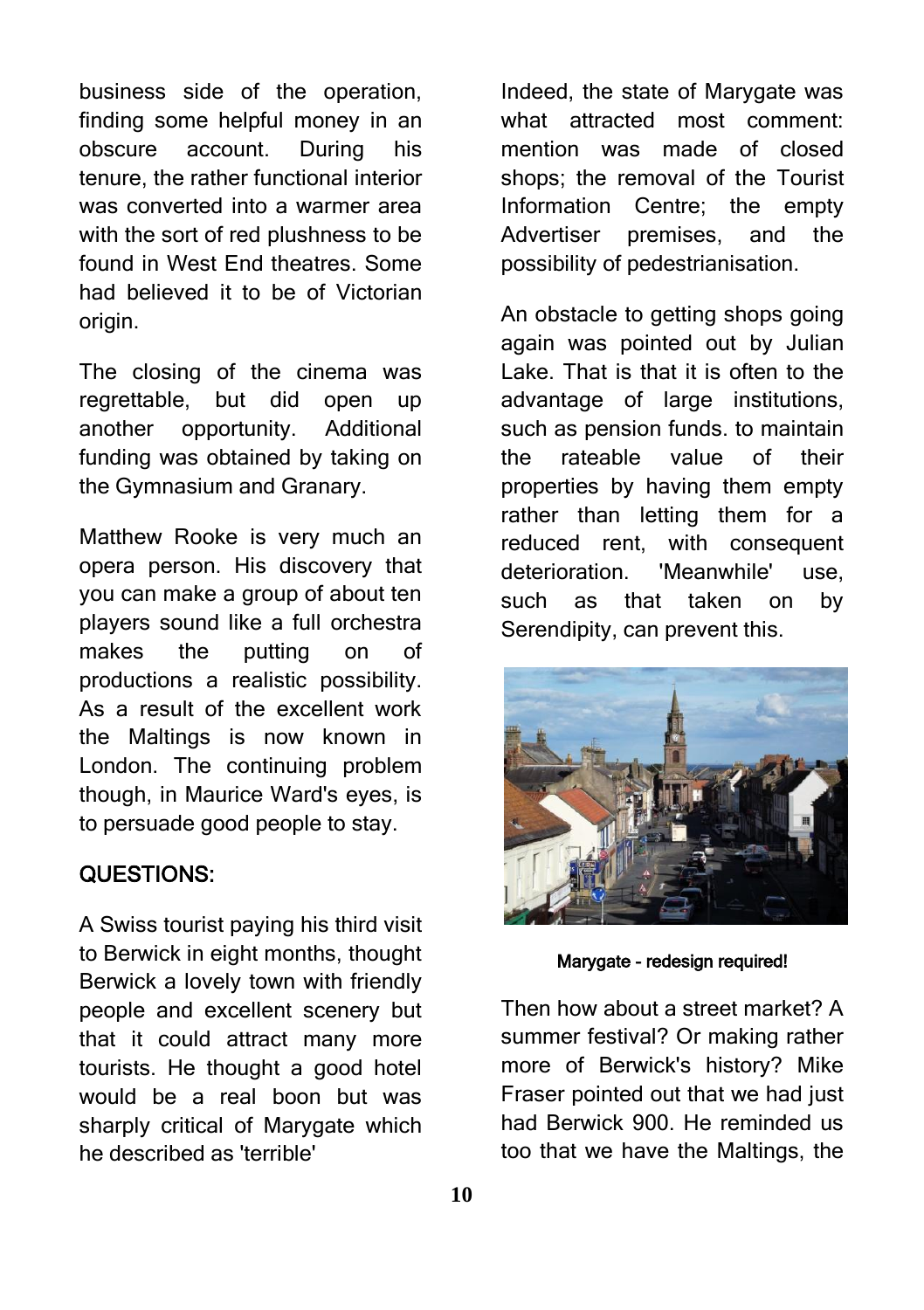Curfew Bar, and three festivals that there are many good things here. Julian Lake though thought that Berwick could make a little more of its assets, that we have perhaps 'missed a trick'.

A question as to whether small boats might be permitted to moor in the harbour was answered with a firm negative, just as it had been by the Harbourmaster in a previous sessions. The problem with a marina was the initial cost of construction, even though it might be subsequently viable. Some river moorings though might be possible.

In the end, said Julian Lake, we had to accept the fact of change. Amazon isn't going to go away, and it might not be possible to retain all existing shops. We need to think out what we want the Town centre to look like.

### EDINBURGH'S COCKBURN SOCIETY

On the evening of 12th April The Society was glad to welcome Prof. Cliff Haque, Chairman of the Cockburn Society (Edinburgh's Civic Society) who delivered a talk entitled "Making a Civic Voice Heard: The Work of Edinburgh's Cockburn Association."

We anticipated hearing about Edinburgh's current concerns and picking up a few tips as to how to go about things. Introducing him, John Webster, Deputy Vice-Chairman, revealed the breadth of the speaker's planning expertise, practised at home and abroad.

He began with Lord Cockburn (1779-1854) and with his concern to preserve 'what chiefly distinguishes this place', pointing out in an 1849 letter that 'except for its beauty, it has really very little to depend upon', meaning that it did little trade. He fought particularly strongly against development on the south side of Princes Street with the result that we now have the gardens.

The Society named after him was founded in 1975. Since then it has, amongst other things, fought the proposal to demolish the Sheriff's Court on George IV Bridge, even petitioning Prime Minister Baldwin (1924); and successfully opposed plans for a car park in East Princes Street Gardens (1955) and a six storey affair off Queen Street (1963); and for a ring road plan that would have meant driving a road through the New Town (1965).

A major current preoccupation concerns the proposed future use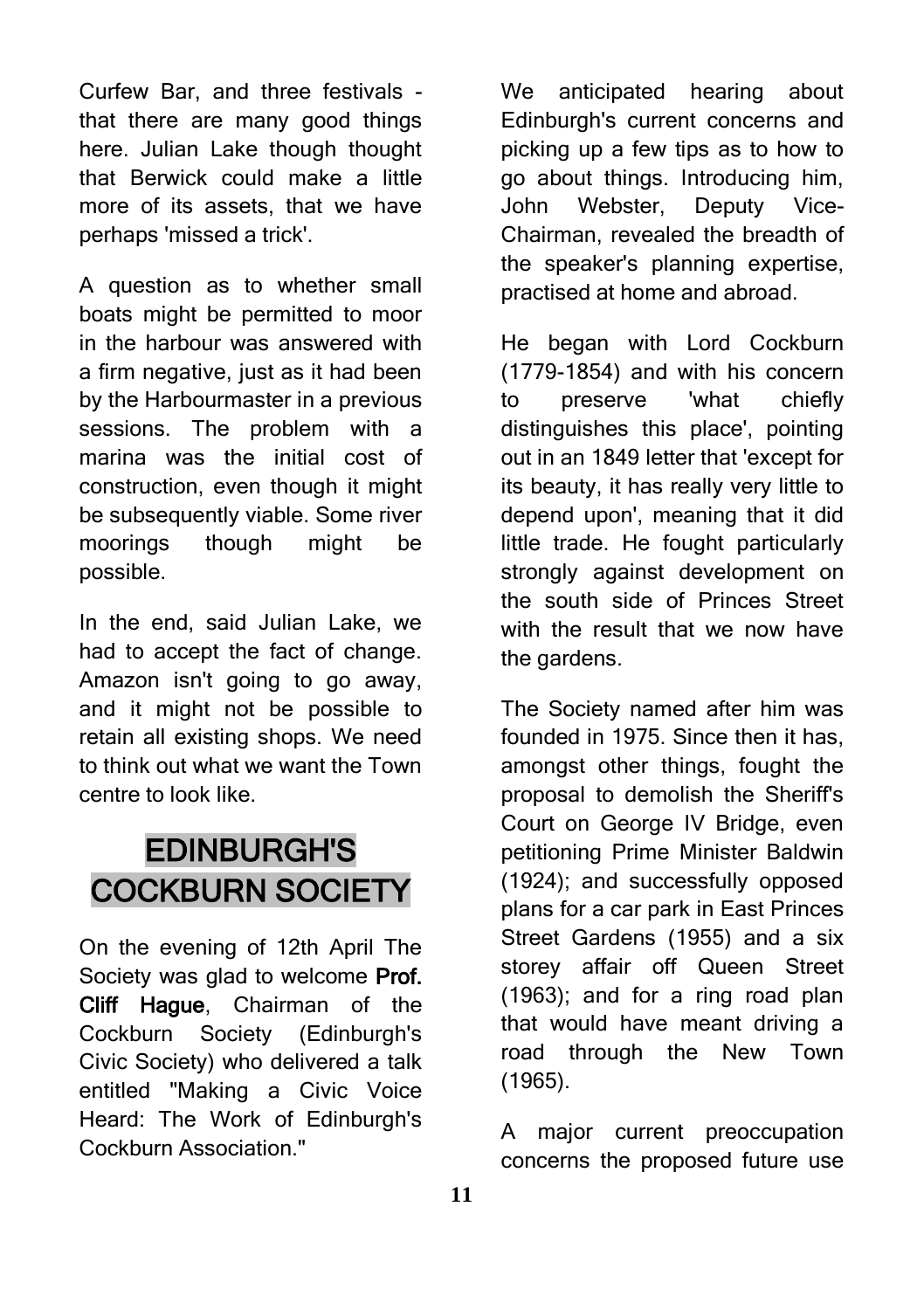and alteration of one of Edinburgh's finest and most prominent buildings, the Royal High School, built in the Greek Revival style. Particular objection has been taken to the proposed unsightly appendages at either end of a proposed hotel and has prompted a public meeting and 3,000 objections. There had been hopes that the flourishing St. Mary's Music School could move there and gain much needed extra space but the hotel now seems to be in pole position.

It is though now too late to affect plans at the St. James's Centre which are steaming ahead with what apparently is being described locally as 'The Golden Turd'.

The Cockburn adopts these methods: putting in objections; having a drop-in surgery; maintaining a media presence; cooperating with other organisations; engaging a Q.C.; and writing to Council candidates. It is seen as important to be responsive to local concerns which can be more effectively acted on with a devolved budget. At present there is no more pressing concern than housing with a need for a summit meeting to address matters.

A new tactic has been to take a more strategic approach to

planning matters by getting on the planning process at a very early stage. though it is still too soon to judge the success of this method. A need is seen for a strong civic voice to support the Green Belt, ensuring that development is consistent with the Council's own strategic plan and not over-ridden by developers.

Then while the Society has a good deal to object to it should not always be saying 'no', but should have a positive vision, as for example, in the state of the streets which are such an important backdrop to people's lives. It should strive to recruit widely, trying particularly to get in as much young blood as possible and seek to avoid getting stuck with any sense of being some sort of elite body. Constantly kept in mind should be the objectives of 'promoting the conservation and enhancement of Edinburgh' and a rigorous scrutiny of contemporary design to ensure that change really does represent 'an improvement in aesthetic and functional quality of shared space'.

Those present will surely have agreed with John Webster that this had been 'an interesting and wideranging talk'.

#### Michael Cullen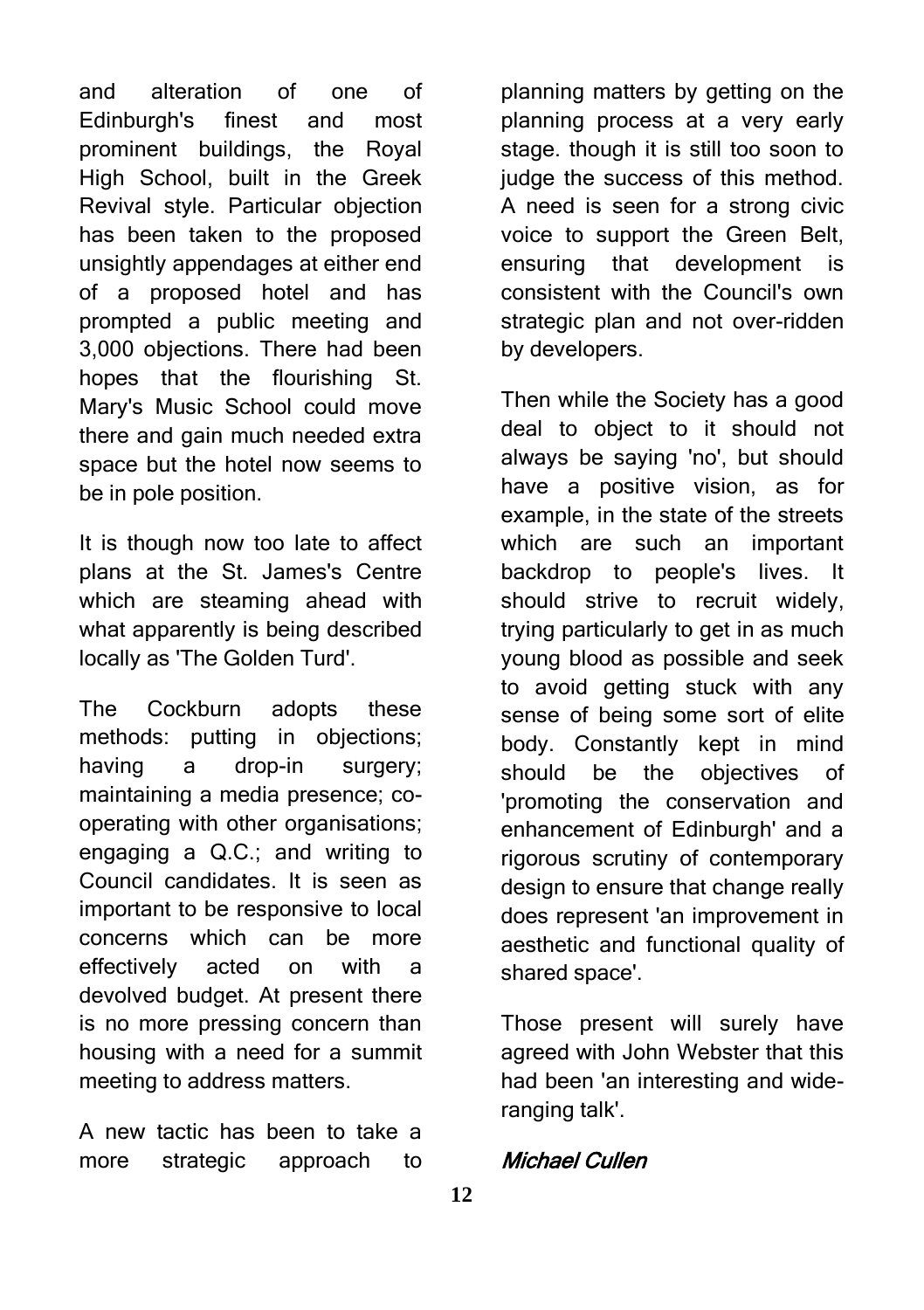# OTHER ITEMS

Here are some little snippets of information or short articles that may be of interest.

# NEIGHBOURHOOD PLANNING UPDATE

The Friday 31st March Neighbourhood Plan (NP) steering group meeting considered the Housing Needs Assessment carried out by AECOM for the NP and the background paper on Housing and associated policy options, produced by Jo Anne Garrick. There was a good discussion and recommendations made which have to be approved by the Town Council.

The Town Council have previously approved the steering group recommendations arising from the Transport, Employment and Tourism papers so these groups are now in a position to work up actual policies at last.

That leaves Built Environment, Natural Environment and Youth.

For Built and Natural Environment to progress the AECOM character appraisal is still awaited in order to produce the background papers.

On 17th March AECOM submitted the character appraisal to Locality, who pay them, and when Locality are satisfied with the work the Appraisal is released to the N Plan steering group.

Eric Goodyer who chairs the steering group confirmed he was not standing again as a Councillor though he still may chair the steering group, but it is up to the newly elected Town Council in May to decide who goes forward chairing the steering group in future.

#### Elaine Paterson



NP Discussion in Town Hall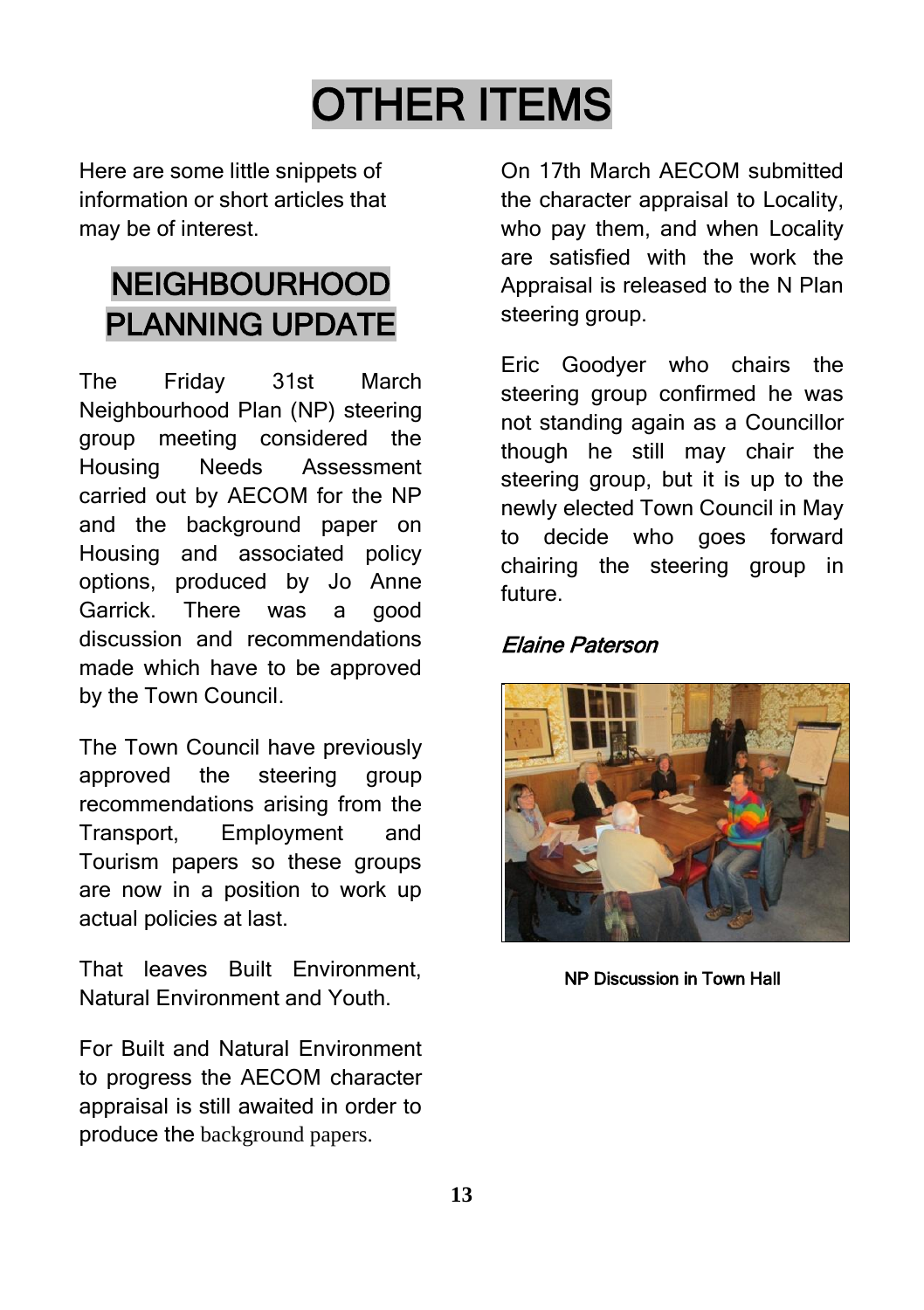### WEB SITE STATISTICS

The Berwick Civic Society website has been updated and efforts are being made to enhance the look of the site and to provide useful and up-to-date information about activities both within the Society and in the town itself. If you have not yet looked at the website before then please do so either by Googling for Berwick Civic Society or entering the url -

#### http://berwickcivicsociety.org.uk

You will find useful information under various headings such as Events, Main Guard, Society News, Newsletter, Exhibitions, Planning, Awards and Building Study.

If, for example, you have lost your copy of the programme for the year you will find dates of all forthcoming meetings within the "Events" tab. If you look under the "Newsletter" tab you will be able to read copies of the newsletter for at least the last three years.

Statistics relating to the website make interesting reading in terms of giving information about how often people access the site and where they are located worldwide. Here are some figures from 2016.

There were 1258 visits made to the site during a 12 month period, or about 105 visits/month and these visits were made by 992 different users.

Interestingly, of these "hits" 55% were from people in the UK but 13% from Russia (are we being bugged?) and 9% from the USA. Other users came from a wide array of countries including Brazil, Germany, Iraq, Austria, Italy and Canada. Can it be the Berwick Civic Society has a global appeal?

#### John Webster

## REQUEST FOR MEMBER EMAIL ADDRESSES

It is intended to start using emails as a way of alerting members about forthcoming meetings or asking for volunteers to join subgroups looking at such things as planning issues or ideas for exhibitions

If you are happy to be contacted in this way can you please send an email to Catherine Seymour headed "email confirmation" so that we can update our membership list and add email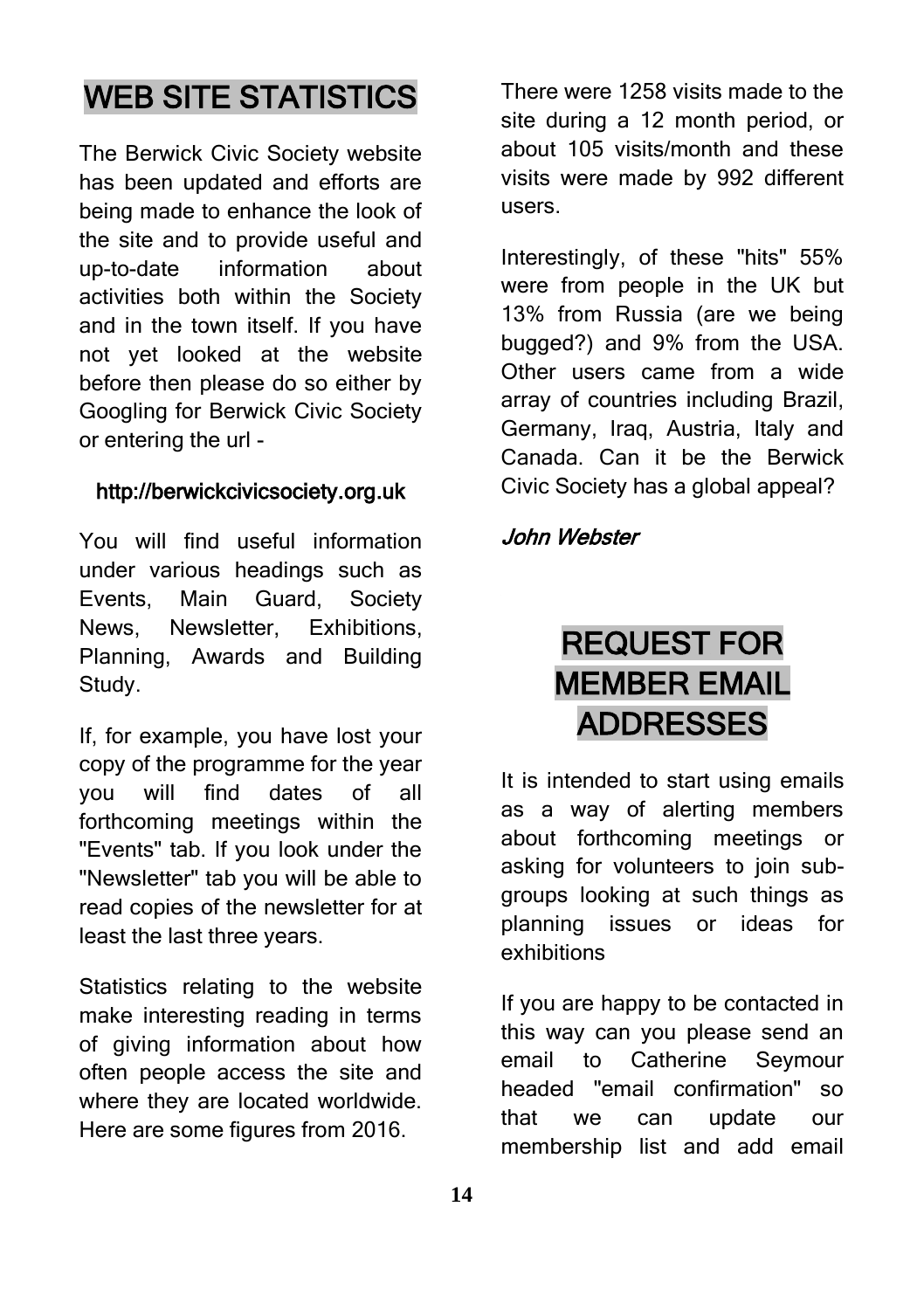addresses that are new to us. Can EVERYONE please email Catherine in this way because we are aware that many addresses on the existing list are out of date and have bounced back from our recent trial messages.

Please email Catherine at:

contact@berwickcivicsociety.org.uk

## BERWICK CUSTOMS IN EARLIER YEARS

Every Shrove Tuesday the Pancake Bell sounded. This had once been taken as the signal for apprentices to leave their work and engage in mischief.

On Carling Sunday there had been a tradition of eating grey peas though it was reported in 1921 that this had died out. A suggested explanation for the custom was the tradition that a ship laden with peas had made it up the river during Edward I's siege. 'Pea Sunday' was though popular with youths who were provided with ammunition for pea shooting.

Another supposedly ancient custom, thought when mentioned in 1921 to have been practised for 350 years, was that of committing

a portion of Haggis to the River Tweed. Just why was not explained!

More familiarly, Easter was associated with eggs. While in much of the county the painting of Easter eggs was widely practised, often competitively, a more physical custom occurred in Berwick. In 1928, a large crowd was described on Easter Monday 'bowling their eggs'

Perhaps though the day more looked forward to than any other was Midsummer Holiday, which the Council began in 1852, and which was increasingly seen as occasion for a mass excursion. In 1898, 1,500 went by train to Newcastle and Sunderland, and 1,000 to Scotland. Barnum and Bailey's World Circus drew people to Glasgow.

From Berwick, others took a cruise on the passenger steamer, Forth, or, as many increasingly did, went off cycling.

#### Michael Cullen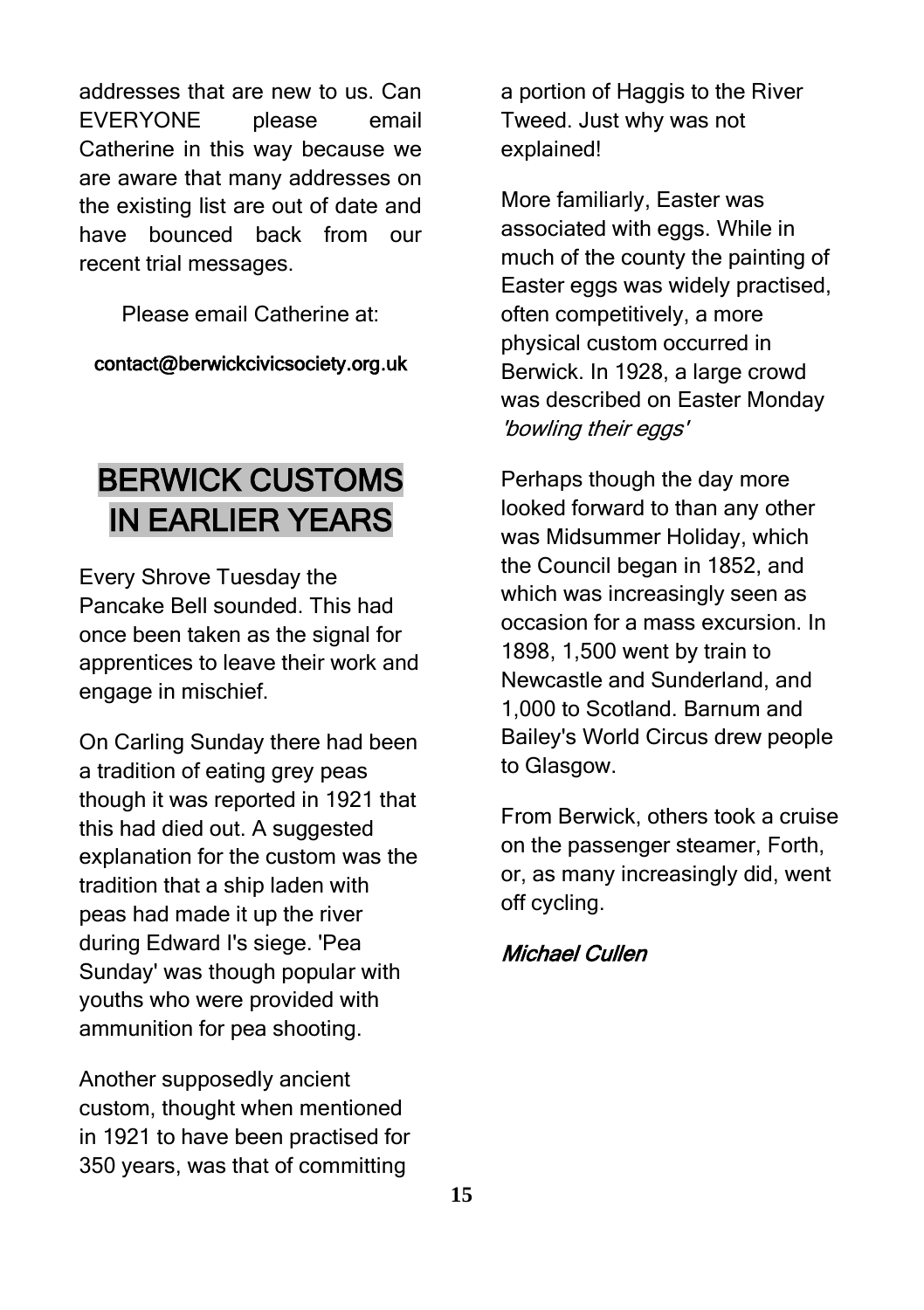### WHAT WAS IT?



Many of you, like me, may have wondered what the derelict building at the end of the quayside was used for in its heyday. It is in a rather sorry state at the moment with windows and roof open to the sky but it does have an appeal in view of its simple, robust character, and its location looking onto the river. Jim Herbert responded to my request for information about the building with some interesting facts and will hopefully come up with the full story in time for the next issue of the newsletter. Here is what he has found out so far:

"The earliest map I have showing a building on that site is the tithe map of 1850. That, and subsequent maps of the latter 19th century, show a long, continuous building marked "stores" presumably for the new Ballast Quay. It can't be anything to d<sup>o</sup> with the old lifeboat station as that was not built until 1901. At the north end is a smaller building marked "Booking Office" (for the

ferry?) The OS 1898 map shows a similar range of buildings but there appears to be a gap between the extant square building and others to the north. The narrow booking office appears to have been replaced by a building of similar width to the rest of the range.

A painting in the museum collection by Frank W Wood, dated 1882, shows the square building. Closer examination of the north face of the square building shows a roof scar, so the long range must have been joined on to it. Perhaps the 1898 "gap" was an alteration to allow access to the new buildings to the east."



So, is it worth preserving? It could be seen as a wonderful asset of some character that could be restored at relatively little costs given the small size of the building. Any number of things might be done with it: a lookout tower; an interpretation centre. Who owns it? For more information go to Jim's website berwicktimelines.com

If you anything else about the square building please let us know.

#### John Webster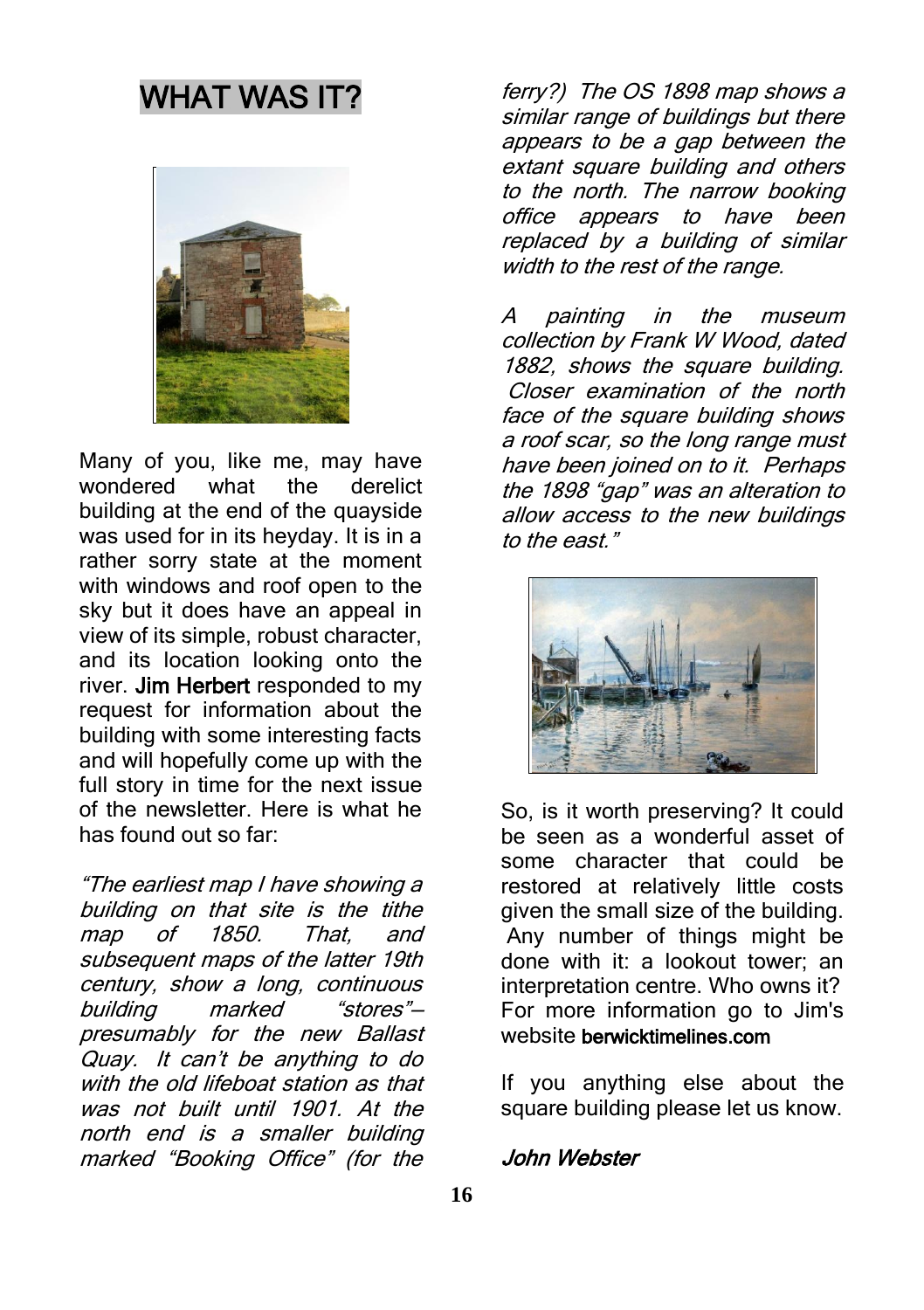## BERWICK'S LAST TWO **GOVERNORS**

Berwick's penultimate governor must have been one of the more colourful occupants of this post. Not that the people of Berwick would have seen him or necessarily known much about him for by his time there was no requirement to take up residence in the Eighteenth-Century Governor's House or even to visit **Berwick** 



18c Governor's House at Palace Green

Sir Barnastre Tarleton played a prominent part in the American Wars of Independence and particularly around the siege of Charlestown. It was though at the battle of Waxhaw's Creek that he established a dubious reputation. Opposing troops, many of whom were injured, raised the white flag but, disregarding that, Tarleton ordered the slaughter of all. 'Tarleton's quarter' entered the military vocabulary as meaning 'no quarter'. It was later claimed on his

behalf that there had been some misunderstanding - that his men had been fired on, and Tarleton unhorsed, after agreeing to a truce. To his men he was the highly regarded 'Green Dragoon', to his enemies 'Bloody Ban'. After the British defeat and submission the senior English generals were invited to dinner by their opposites, Tarleton though was not invited.

Later, promoted to General, he had hopes of leading British troops in the Peninsular War but that task fell to Wellington. He saw no further military service and in 1808 was appointed Governor of Berwick and Holy Island. He died in January, 1833, and that according to some accounts was that.

Such an obvious sinecure was at odds with the reforming spirit of the time and the Governorship was abolished in that year. Hart's military list though very clearly shows Lieut. General Sir James Bathurst listed as Governor of Berwick during the 1840's. Maybe he was aware of the feeling against the continuance of the post for within a month of his appointment he made a donation of £2 to the Soup Kitchen, a sum that didn't make too heavy inroads into his stipend of £568 a year - a sum far higher than most other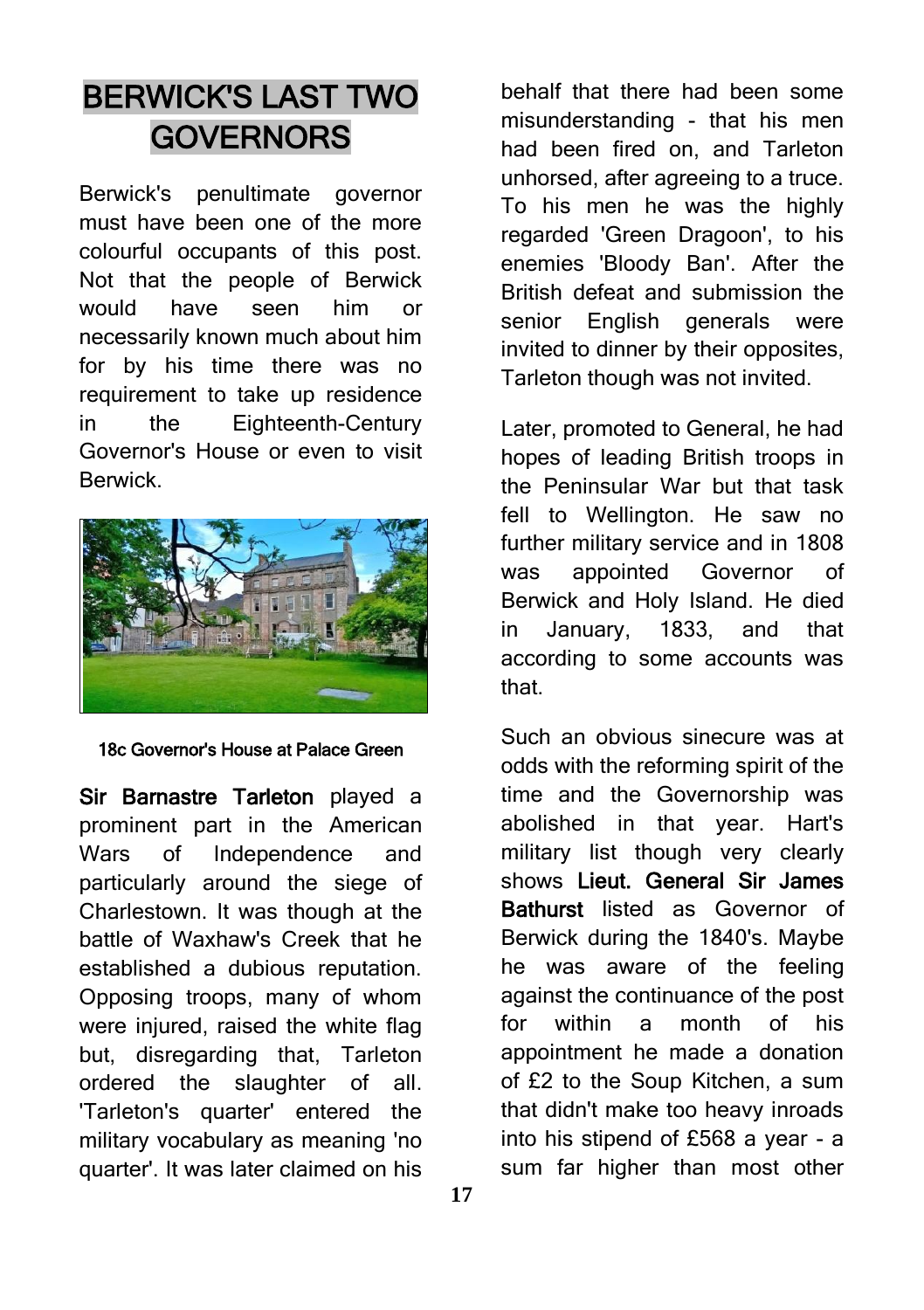Governorships, and the equivalent of about £54,000 in today's money.

His life as a peace-time soldier appears to have been far less eventful than that of his predecessor but even the Soup-Kitchen was not free of controversy. Some believed that the vegetables used in it were a source of cholera, then rampant in the Borders. It was also thought to be much of a magnet for beggars and vagrants and for a while the Town Council withdrew its support.

The Governorship appears to have ended about 1850.

#### Michael Cullen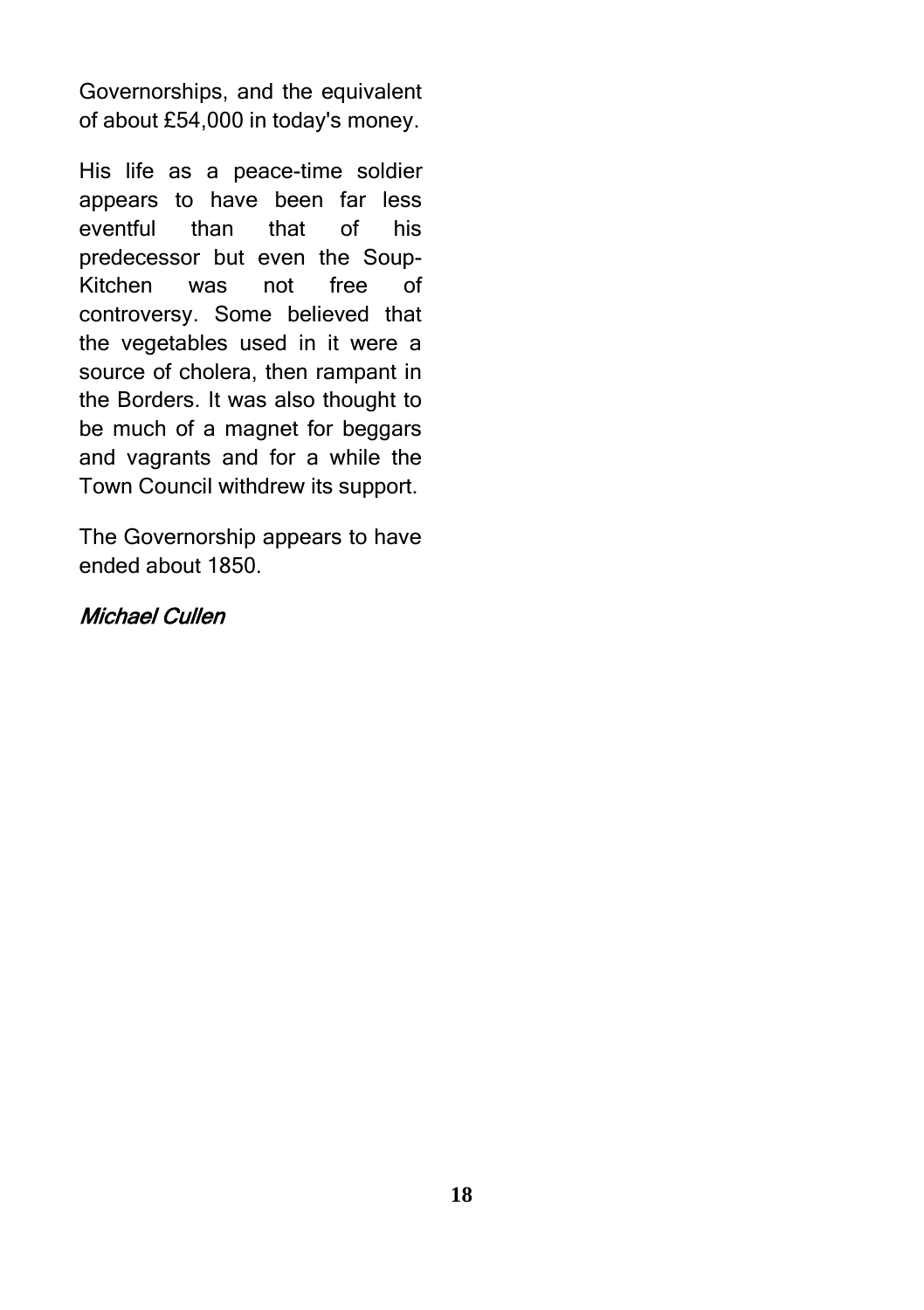# THE MAIN GUARD



Cartouche from the Map of 1580

## NEW SUMMER EXHIBITION FOR THE MAIN GUARD

Berwick's Elizabethan walls are well-known, the subject of several publications and a major part of the Society's logo. But what do we know about the town which they protected, and the people who lived there? This summer sees the opening of a new exhibition in the Main Guard which explores Elizabethan Berwick, Tweedmouth and Spittal, through the viewpoint of a birds'-eye map of c.1580 entitled the True description of Her Maiestie's town of Barwicke.

The exhibition looks closely at individual soldiers and civilians as well as at institutions such as the Church and schools, linking the town they know with the one we experience today. Contemporary plans of the town produced by the Master Mason Rowland Johnson and the mapmaker John Speed provide comparisons with the *True description*, and modern birds'-eye views of the town show alternative interpretations of the format. There is plenty for children as well as adults, with questions to answer, colouring sheets and even the chance to dress up as an Elizabethan!

The exhibition is open from the 26 May until 29 September 2017, although visits can be arranged at other times.